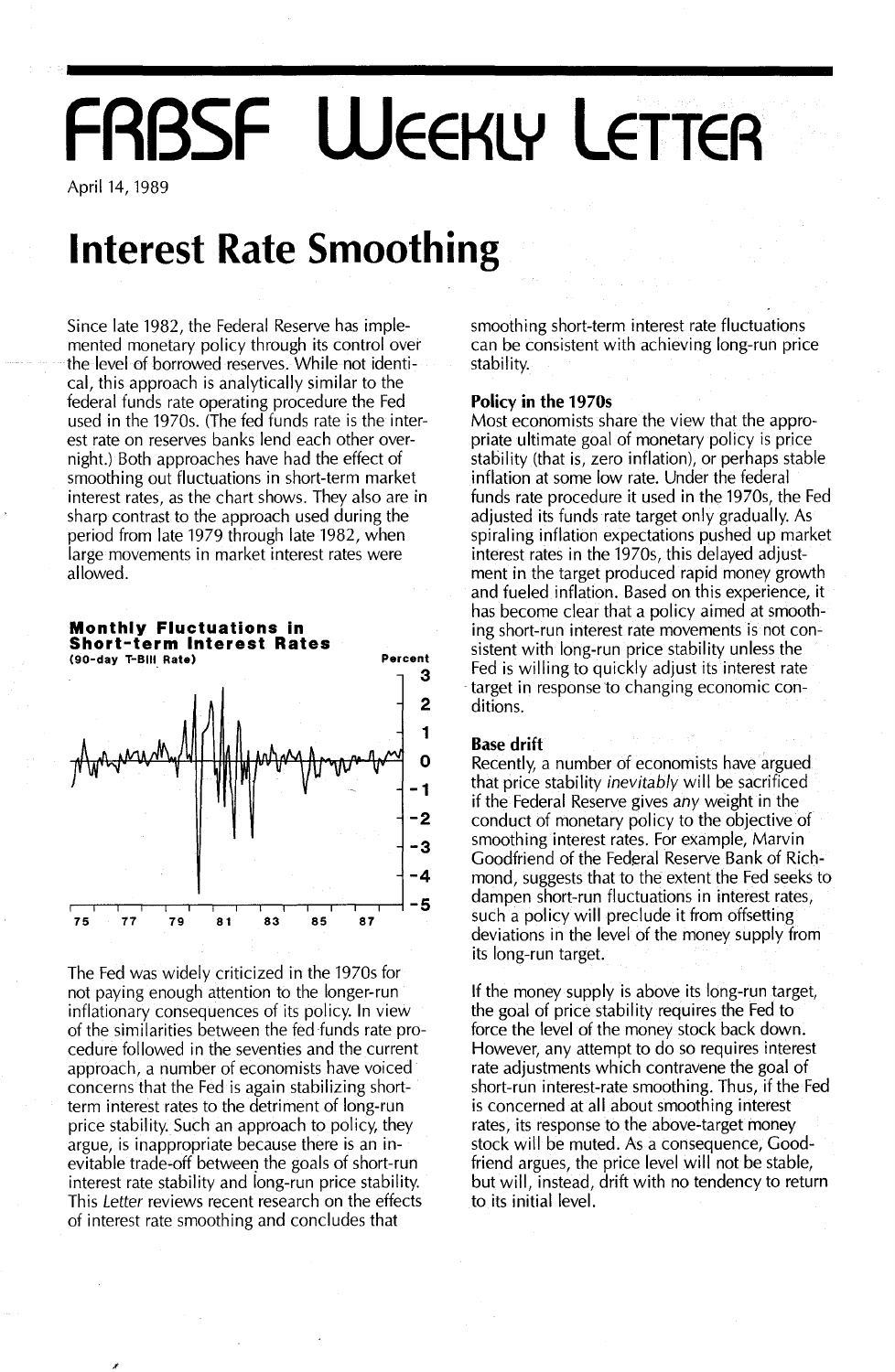## FRBSF

This failure to fully offset past deviations from target is reflected in the Fed's decision to use the actual level of the money supply as the base when establishing new target growth paths each. year. This decision results in what has been called "base drift." With base drift, the Fed starts each year "on target," no matter how large the deviation from target might have been in the prior year. Base drift, according to Goodfriend, is an inevitable outcome of a rate smoothing policy since a return to the original base requires interest rate adjustments that are not consistent with rate smoothing. Such an approach tends to compound past deviations from target and compromises the goal of price stability.

#### Are all smoothing policies equal?

The possibility of a tradeoff between short-term. interest rate stability and long-term price stability. certainly is cause for concern, particularly since. the Fed's current operating procedures tend to diminish short-run fluctuations in market interest rates. But do all policies that have the effect of smoothing interest rates involve such a tradeoff? And is base drift necessarily inconsistent with the goal of long-term price stability? The answer to both questions is no.

Whenever the Fed acts to reduce fluctuations in market interest rates, it is pursuing a rate-smoothing policy. But it is the underlying motivation for the rate-smoothing policy that determines, in part, whether that particular policy is in conflict. with long-term price stability. In general, one of two concerns tends to motivate rate-smoothing policies. First, policy makers may view movements in interest rates as signalling disturbances in the economy that require adjustments in the direction of monetary policy in order to maintain such ultimate goals as low inflation and unemployment. Thus, a rise in interest rates due to an increase in money demand, for example, would induce the Fed to expand the money supply. sufficiently to offset the rise in market rates.

In this case, interest rate stability implies complete accommodation of seasonal and. temporary fluctuations in money demand and supply. Accommodating such fluctuations can be interpreted as fulfilling the Fed's mandate to provide liquidity to the economy, and in so. doing, serves to insulate the real economy from

vezi (chika chi ni

financial disturbances. In this way, such a policy promotes price stability.

In this framework, moreover, base drift will not necessarily be inconsistent with long-run price stability. If, for example, financial innovation leads to a permanent shift in the demand for money, a similar permanent shift in the money supply is necessary to maintain price stability.

However, to the extent that movements in interest rates do not always signal financial disturbances, rate smoothing will interfere with the goal of price stability. For example, a rise in interest rates associated with a disturbance in the real economy such as a spurt in investment demand should not be offset. Similarly, the appropriate response to a rise in interest rates caused by expectations of higher future inflation would be to tighten policy, and that might lead to an even larger rise in short-term interest rates. Moreover, to the extent that these disturbances are transitory, an automatic policy of always allowing complete base drift in setting monetary targets is unlikely to be consistent with price stability.

A second motivation for rate smoothing is a concern that rate volatility itself may be destabilizing. Specifically, some argue that rate movements generate risk to the financial sector in the form of potential capital losses in the portfolios of financial institutions. To minimize this risk, they argue, the Fed should act to offset rate movements even if doing so caused it to sacrifice some of its other goals. For example, the Fed might ease policy in an attempt to minimize a rise in market rates even if the initial rise were the result of expectations of higher inflation. Obviously, such a policy is at odds with the goal of long-run price stability.

But it also may be at odds with short-run price stability. Consider the following: Assuming that assets with longer maturities embody expectations concerning the level of short-term interest rates in the future, investors should be able. to eliminate risk associated with forecastable changes in interest rates by arbitraging across assets of different maturities. Thus, the risk associated with rate changes should arise only from changes that cannot be foreseen. This consideration suggests that a more appropriate measure of risk would be the size of interest rate forecast errors, not the magnitude of the fluctuations themselves. possible explores savery

นหลัง เช่น จอจ ไป กวน ดาทัศน จางหรอกจากว่าได้เจ้ and ratificant formation of a constant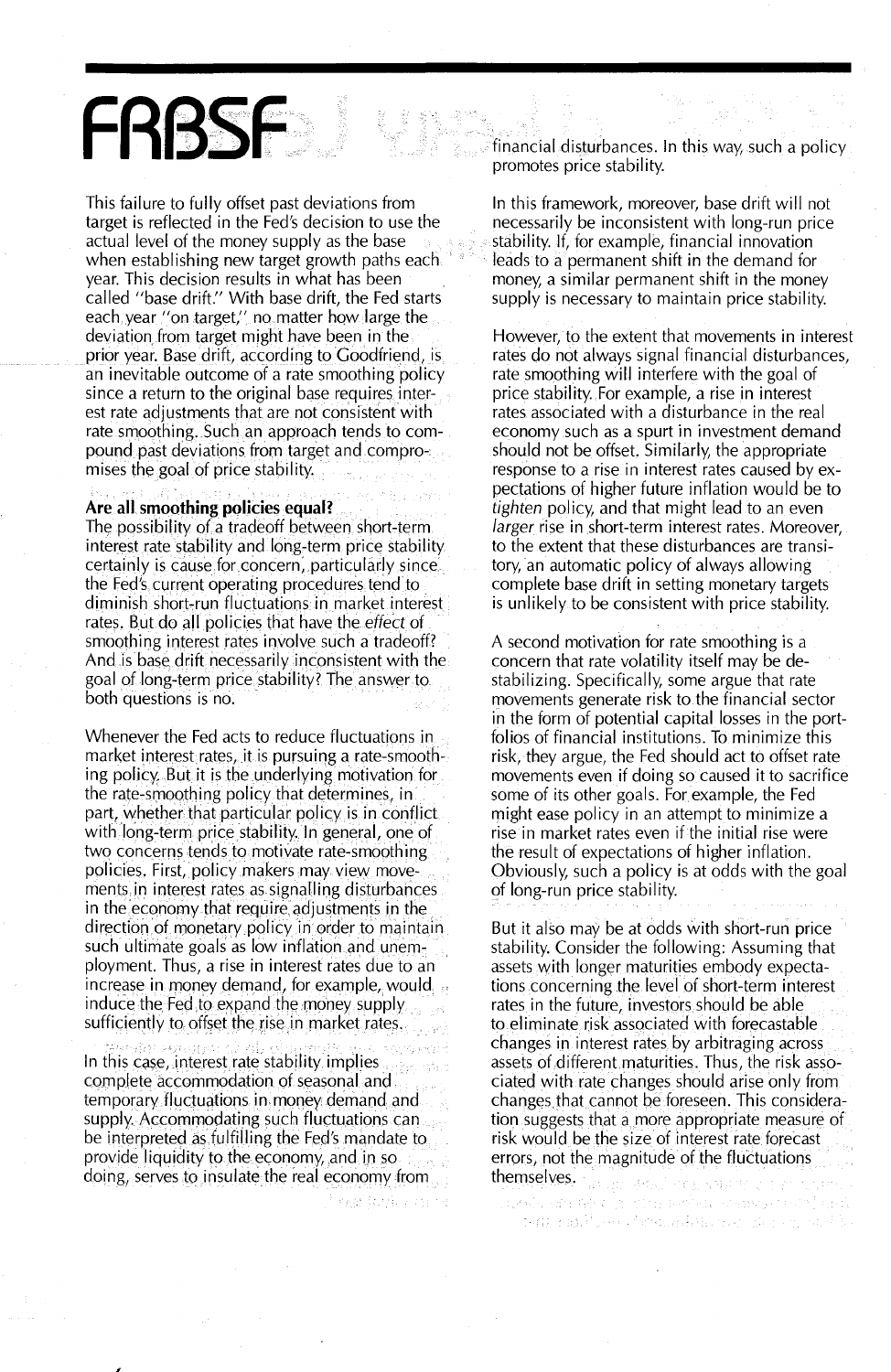However, a policy that seeks to minimize the forecast errors may do Iittle about interest rate fluctuations caused by other types of disturbances most economists think the Fed should offset. Such a policy, for example, would not require the elimination of movements in interest rates such as might be caused by (forecastable) seasonal fluctuations in money demand. This would seem to violate the Fed's responsibility to provide liquidity and could reduce short-term price stability.

### Prohibit rate smoothing?

It appears that both types of rate-smoothing policies can pose problems for long-run price stability. Mistakes in interpreting interest rate movements tend to contravene the price stability goal under a policy that treats interest rates as a signal of macroeconomic developments. And a policy that has as its objective the reduction of interest rate volatility, on its face, contradicts the goal of price stability. However, whether rate smoothing is desirable depends upon the type of price objectives the Fed should pursue. A simple example will show that there is a trade off between long-run price *level* stability and inflation stability. If the latter is an appropriate goal, then interest rate smoothing may be desirable. Because the Fed exercises only imperfect control over the money supply, monetary control errors can occur. An above-target deviation of money from its target for instance, would tend to lower market interest rates. To maintain a constant long-run price level under a non-smoothing approach, the Fed would need to lower its future target growth path in order to return the money stock back to its original targeted level.

However, such a zero-base-drift policy will not prevent the economy from expanding in response to the initial decline in interest rates. In addition, the price level initially will tend to rise as a result of this monetary control error. Slower money growth eventually will cause the economy to contract, and the price level will fall. Ultimately, prices will return to their original level, but only after inflation has fallen below the long-run inflation goal of the Federal Reserve. This inflation adjustment process is needed to bring the price level back on track and generally will take 18 months to two years, given the lags between monetary policy and its impact on the economy. Thus, it appears that while a zerobase-drift policy can maintain long-run price stability, it can do so only at the cost of shortrun instability in inflation.

This example suggests that the question whether rate smoothing is desirable cannot be divorced from a consideration of the price objectives that the Fed should pursue. If reducing short-run inflation fluctuations, or maintaining a low *average* rate of inflation, are appropriate objectives of monetary policy, then drift in the level of money and prices is of no consequence. If, instead, macroeconomic stability requires that the Fed should stabilize the long-run price level, then the Fed should not give independent weight to rate smoothing objectives, and base drift will be unacceptable, except in the case that there are persistent shifts in the demand for money.

### Summing up

An interest rate smoothing policy that prevents seasonal and temporary fluctuations in the demand for money and instability in financial markets from affecting the real side of the economy can be consistent with the stabilization goals implicit in the Fed's mandate. However, frequent adjustments in the level around which rates are stabilized generally would be required to take account of other types of disturbances that ought not to be offset.

A monetary policy designed to smooth interest rate movements sometimes will lead to price level disturbances that are not reversed, however. On the other hand, the absence of rate smoothing is not sufficient to insure price stability, either.

In the final analysis, economists need to provide policy makers with a better understanding of the relative costs of inflation versus achieving price stability. Without such an understanding, one cannot draw normative conclusions about the impact of policies designed to smooth interest rates. Criticism of rate smoothing seems misplaced without clear guidance on the nature of the price objectives the Fed should pursue.

> Carl E. Walsh Associate Professor University of California, Santa Cruz Visiting Scholar Federal Reserve Bank of San Francisco

Opinions expressed in this newsletter do not necessarily reflect the views of the management of the Federal Reserve Bank of San Francisco, or of the Board af Governors of the Federal Reserve System.

Editorial comments may be addressed to the editor (Barbara Bennett) or to the author.... Free copies of Federal Reserve publications can be obtained from the Public Information Department, Federal Reserve Bank of San Francisco, P.O. Box 7702, San Francisco 94120. Phone (415) 974-2246.